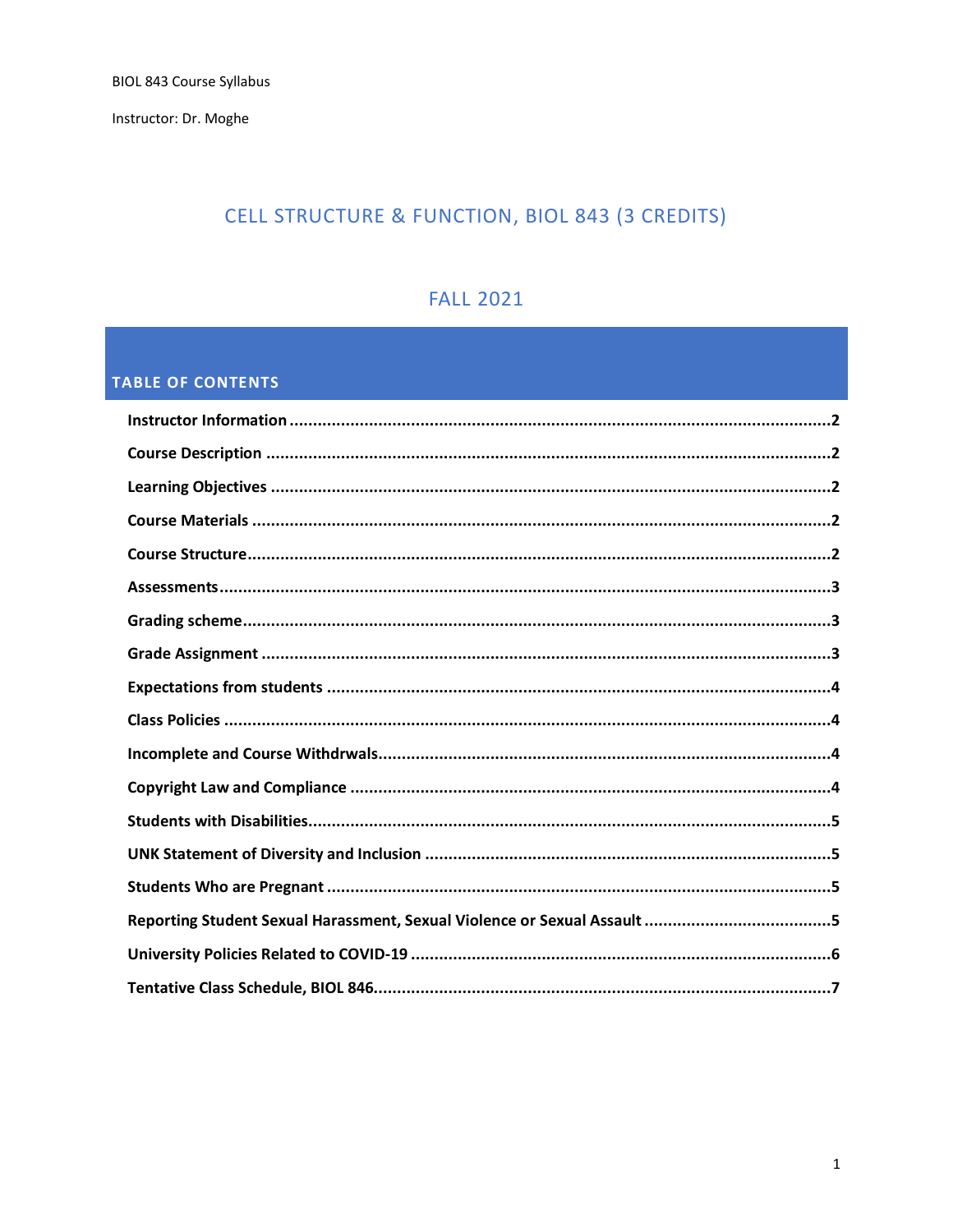Instructor: Dr. Moghe

#### <span id="page-1-0"></span>INSTRUCTOR INFORMATION

Instructor: Dr. Saili Moghe

#### Email: [moghes1@unk.edu](mailto:moghes1@unk.edu)

<span id="page-1-1"></span>Office Hours: You may contact me through email (using your Lopermail account) or Canvas inbox messages. The weekly discussion boards on Canvas can also be used to post general comments/questions/concerns. I will respond to emails, inbox messages and discussion board posts within 48 hours. If a video/voice call appointment is needed, please email me to set up a time.

## COURSE DESCRIPTION

This course will cover current topics in eukaryotic cell Biology including functions of the membrane, cell organelle functions, cell signaling, and the cell cycle. This course will also cover the involvement of specific cell organelles and cell functions in human diseases. In this course the emphasis will especially be on animal cells.

## <span id="page-1-2"></span>LEARNING OBJECTIVES

- 1. Describe the basic properties of eukaryotic cells and their composition
- 2. List and describe functions of the major biological molecules
- 3. Describe the function and structure of cellular organelles
- 4. Describe DNA replication, repair, and expression
- 5. Describe protein synthesis, processing and regulation
- 6. Understand cellular signaling as it relates to specific human diseases
- 7. Understand organelle function as it relates to specific human diseases

## <span id="page-1-3"></span>COURSE MATERIALS

- Required Textbooks:
	- o Molecular Biology of the Cell ( $6<sup>th</sup>$  Edition) by Alberts et al., 2014
- Technical Requirements:
	- o Full access to a computer and high-speed internet
	- o Respondus LockDown browser (available for download through Canvas course site).

## <span id="page-1-4"></span>COURSE STRUCTURE

Weekly materials will be posted on Canvas every Tuesday by 8:00 am (CST), and an announcement will always go up at this same time letting you know that all materials are up, and provide any information and other details you need to know for that particular week.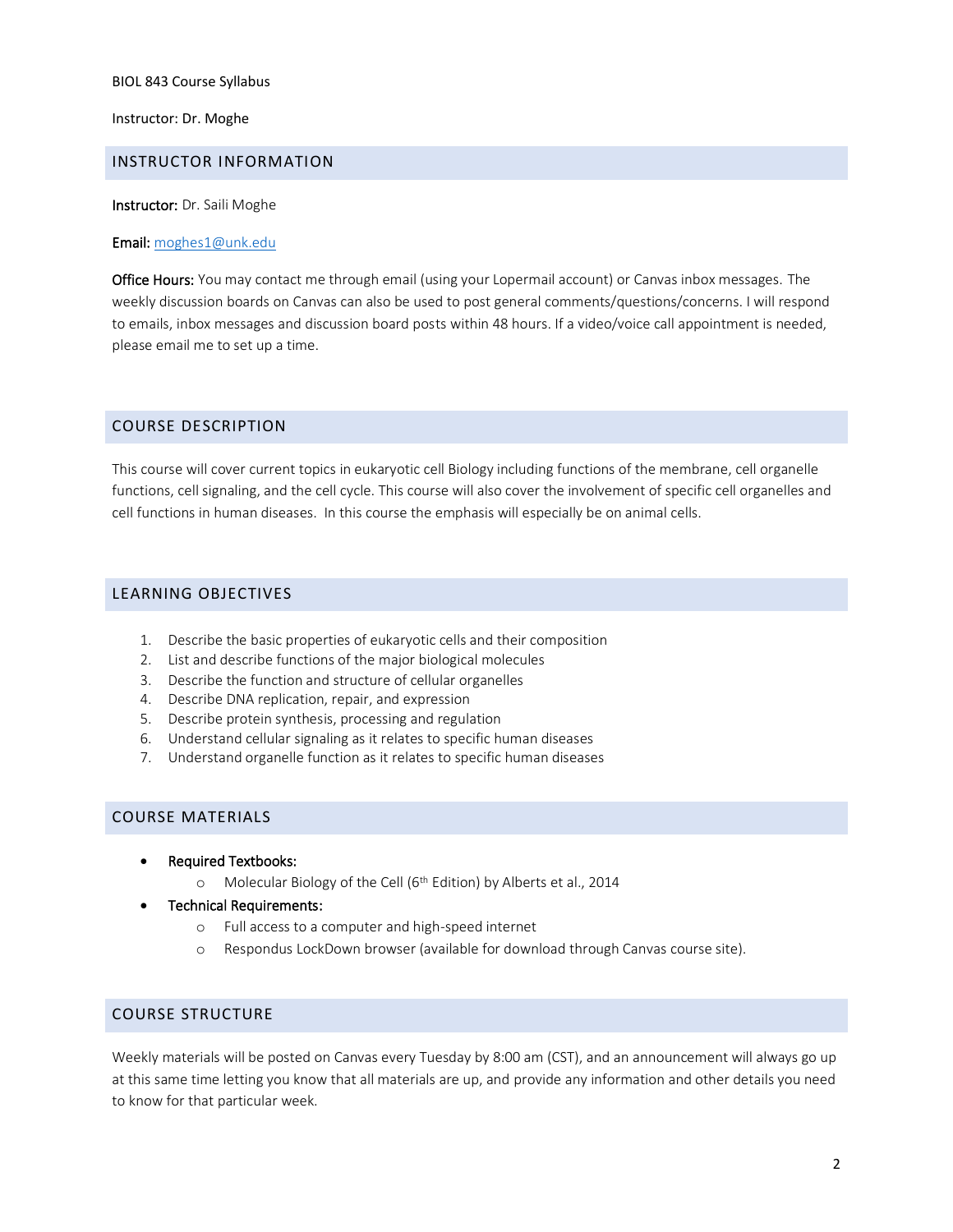#### Instructor: Dr. Moghe

Each week the following will be posted:

- Video lectures
- Outline lecture notes/outline corresponding to the lecture videos
- Assigned readings from the textbook or supplemental readings
- Weekly quiz
- Link to the weeks discussion board for questions/concerns/comments
- Any needed supplementary materials/resources

## <span id="page-2-0"></span>ASSESSMENTS

Your progress in class will be assessed by quizzes and exams.

## • Quizzes

- Weekly, 10pts each (total of 9 quizzes)
- Questions will be multiple-choice, fill in blank, short answer (5-10 questions worth 1-2pts each)
- 2 attempts allowed per quiz (latest attempt recorded)
- Timed at 10 minutes per quiz, to be complete in one sitting
- 1 week access

## • Exams

- 100pts each (total of 4 Exams)

- combination of multiple choice, matching, fill-in the blanks, short answer (1-3 sentence answers) questions (~40-50 questions worth 1-6pts)

- 1 attempt only
- Timed at 60 minutes per Exam, to be complete in one sitting

1 week access

<span id="page-2-1"></span>GRADING SCHEME

- -final exam is partly comprehensive (50% indicated lectures, 50% all course material, timed at 80 minutes)
- \*\*All exams and quizzes are closed book and will require the LockDown browser\*\*

| GRADING SCHEME                    |               |  |
|-----------------------------------|---------------|--|
| <b>ASSESSMENT TYPE</b>            | <b>POINTS</b> |  |
| 4 Regular Exams (100 points each) | 400           |  |
| 9 Quizzes (10 points each)        | 90            |  |
| 1 Initial Assignment              |               |  |
| 1 Introduction                    |               |  |
| <b>Total Points</b>               | 500           |  |

## <span id="page-2-2"></span>GRADE ASSIGNMENT

Finals grades will be assigned using the provided grade scale. All grades are final unless there is a calculation error.

| $A+$ | $-100%$<br>Q <sub>7</sub> | $B+$ | 88 - 89%     | $C+$                          | 79%<br>78 - | $D+$  | 68 - 69%   | Below 60% |
|------|---------------------------|------|--------------|-------------------------------|-------------|-------|------------|-----------|
|      | 93 - 96%                  |      | $-87%$<br>83 | ◡                             | 77%<br>ㄱ੨ _ |       | $63 - 67%$ |           |
| $A-$ | 90 - 92%                  | -B   | $80 - 82%$   | $\overline{\phantom{a}}$<br>◡ | 72%<br>70 - | - 1 - | $60 - 62%$ |           |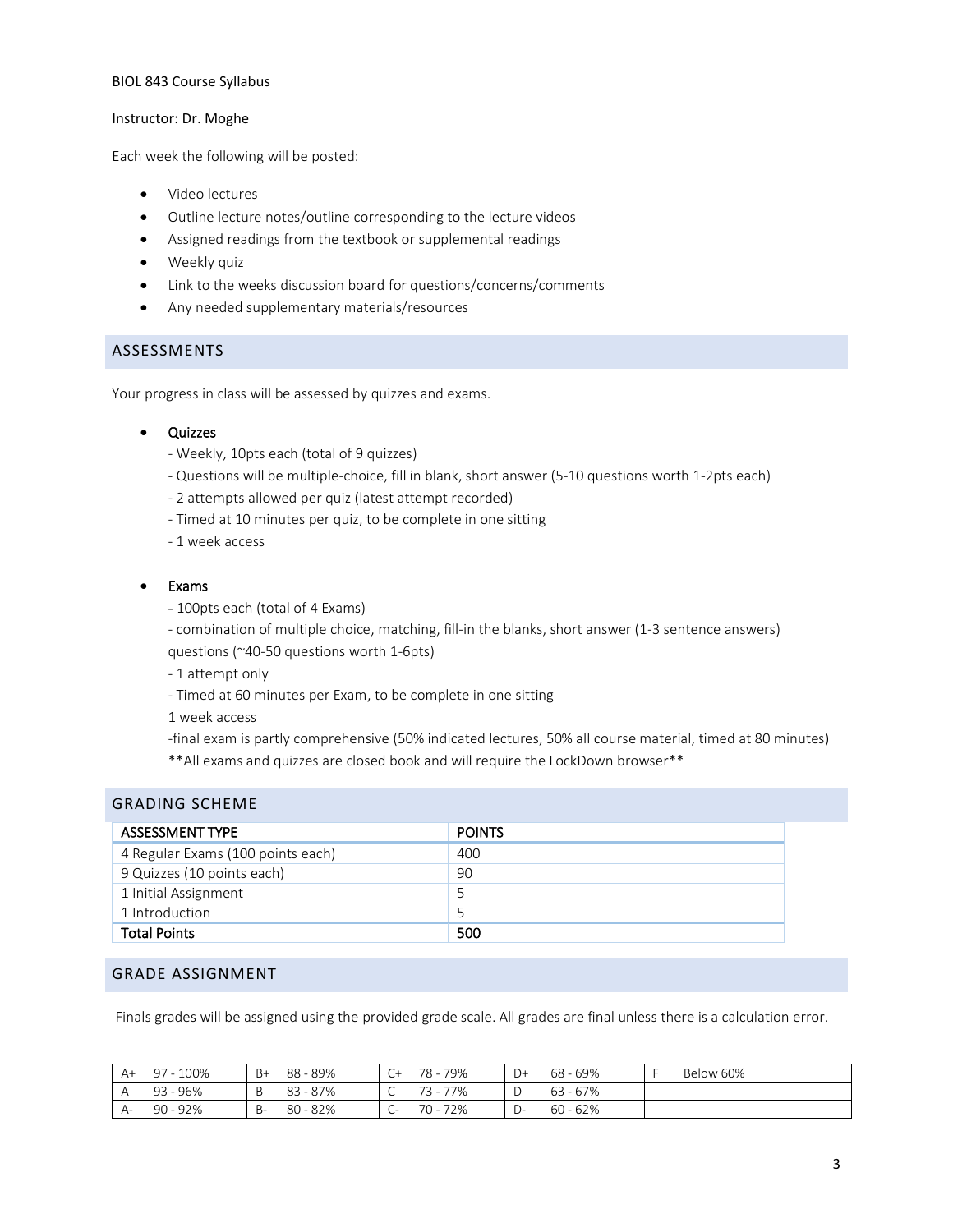#### Instructor: Dr. Moghe

## <span id="page-3-0"></span>EXPECTATIONS FROM STUDENTS

As students enrolled in this class it is your responsibility to meet the following basic expectations:

- Log on to Canvas at least weekly and keep up with the posted course materials. Make sure that you read the Announcements and stay informed about what is happening and going to happen in class.
- Complete exams and quizzes within the time that they are available and make any assignment submissions by the given deadlines (keep in mind all times are in Central Standard Time, so please account for any time differences if needed).
- Seek help when you need it and do not wait till the last moment to do this.
- You are encouraged to utilize the discussion board not only for any comments/questions/concerns that you may have, but also to interact with your classmates (provided you keep such interactions primarily related to the class). Always be respectful to everyone when using discussion boards.

Understandably, you all have several commitments in your life other than this class. Nonetheless, as a student who has registered for this class, it is your full responsibility to ensure that you can meet the above requirements and commit the needed time for this course.

## <span id="page-3-1"></span>CLASS POLICIES

- Assignments, quizzes, exams will receive zero (0) points if they are not completed by the given due dates
- **Extensions or rescheduling** of exams/quizzes/assignments will NOT be possible unless circumstances are exceptional – a legitimate excuse (based on my discretion) with provided documentation will be required for such considerations. In such situations, please contact me regarding what documentation you will need to submit (do not directly submit documentation unless asked).
- Policy on academic dishonesty: Anyone caught plagiarizing or cheating on any exercise you will receive a 0 for that exercise; subsequent violations will result in referral to the Vice Chancellor for Academic Affairs for dismissal from the university. UNK's Students Code of Conduct is outlined here:

[https://www.unk.edu/offices/reslife/\\_documents/university-of-nebraska-at-kearney-student-code-of](https://www.unk.edu/offices/reslife/_documents/university-of-nebraska-at-kearney-student-code-of-conduct.pdf)[conduct.pdf.](https://www.unk.edu/offices/reslife/_documents/university-of-nebraska-at-kearney-student-code-of-conduct.pdf)

## <span id="page-3-2"></span>COURSE WITHDRWALS & INCOMPLETES

<span id="page-3-3"></span>Dropping/Withdrawing: Students may withdraw from the course before 5pm, Oct 22 and a (W) will appear on the transcript. Students are responsible for completing this process using the MyBlue self-service. Instructors are not able to withdraw students. If the student drops the class, the (W) will not contribute to the student's overall GPA.

Incomplete: In unusual circumstances beyond the student's control, an incomplete (I) may be issued. The (I) is issued as a final grade with the student having 12 months to complete the necessary work. If the coursework is not completed in this time, the (I) will be converted to a failing grade (F) on the student's transcript. When needed, requests for an Incomplete must be made before the end of the semester and will require valid documentation.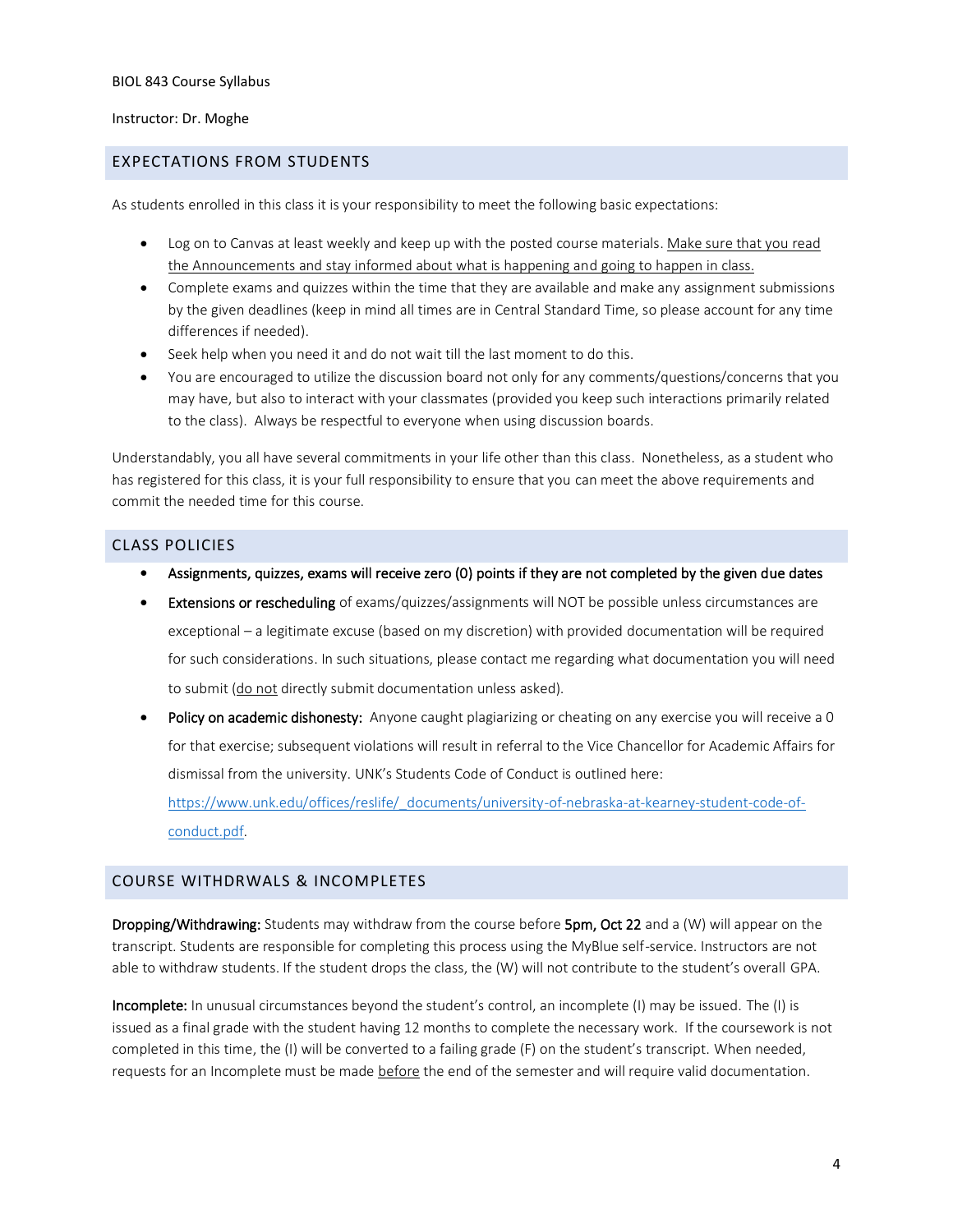#### Instructor: Dr. Moghe

#### COPYRIGHT LAW AND COMPLIANCE

Materials in this course may be protected by copyright and are intended only for the use of students enrolled in this course for the purposes of this course. Materials from this course may not be disseminated, adapted, copied, or published. Any violation of this is a violation of Federal copyright law.

## <span id="page-4-0"></span>STUDENTS WITH DISABILITIES

It is the policy of the University of Nebraska at Kearney to provide flexible and individualized reasonable accommodation to students with documented disabilities. To receive accommodation services for a disability, students must be registered with the UNK Disabilities Services for Students (DSS) office, 175 Memorial Student Affairs Building, 308-865-8214 or by email [unkdso@unk.edu.](mailto:unkdso@unk.edu)

### <span id="page-4-1"></span>UNK STATEMENT OF DIVERSITY AND INCLUSION

UNK stands in solidarity and unity with our students of color, our LatinX and international students, our LGBTQIA+ students and students from other marginalized groups in opposition to racism and prejudice in any form, wherever it may exist. It is the job of institutions of higher education, indeed their duty, to provide a haven for the safe and meaningful exchange of ideas and to support peaceful disagreement and discussion. In our classes, we strive to maintain a positive learning environment based upon open communication and mutual respect. UNK does not discriminate on the basis of race, color, national origin, age, religion, sex, gender, sexual orientation, disability or political affiliation. Respect for the diversity of our backgrounds and varied life experiences is essential to learning from our similarities as well as our differences. The following link provides resources and other information regarding D&I:<https://www.unk.edu/about/equity-access-diversity.php>

#### <span id="page-4-2"></span>STUDENTS WHO ARE PREGNANT

It is the policy of the University of Nebraska at Kearney to provide flexible and individualized reasonable accommodation to students who are pregnant. To receive accommodation services due to pregnancy, students must contact Sue Pedersen in Student Health, 308-865-8218. The following link provides information for students and faculty regarding pregnancy rights[.http://www.nwlc.org/resource/pregnant-and-parenting-students-rights-faqs](https://urldefense.proofpoint.com/v2/url?u=http-3A__www.nwlc.org_resource_pregnant-2Dand-2Dparenting-2Dstudents-2Drights-2Dfaqs-2Dcollege-2Dand-2Dgraduate-2Dstudents&d=DwMFAg&c=Cu5g146wZdoqVuKpTNsYHeFX_rg6kWhlkLF8Eft-wwo&r=BJkIhAaMtWY7PlqIhIOyVw&m=RgBL3s2VNHfvD5ReMK2q_PhwYU8dbEt1vxs1BO4WkpQ&s=MmB91XAzaW-E7UPMXPGx9tWJQbTWJYyYzM8gLjhEzQ0&e=)[college-and-graduate-students](https://urldefense.proofpoint.com/v2/url?u=http-3A__www.nwlc.org_resource_pregnant-2Dand-2Dparenting-2Dstudents-2Drights-2Dfaqs-2Dcollege-2Dand-2Dgraduate-2Dstudents&d=DwMFAg&c=Cu5g146wZdoqVuKpTNsYHeFX_rg6kWhlkLF8Eft-wwo&r=BJkIhAaMtWY7PlqIhIOyVw&m=RgBL3s2VNHfvD5ReMK2q_PhwYU8dbEt1vxs1BO4WkpQ&s=MmB91XAzaW-E7UPMXPGx9tWJQbTWJYyYzM8gLjhEzQ0&e=)

#### <span id="page-4-3"></span>REPORTING STUDENT SEXUAL HARASSMENT, SEXUAL VIOLENCE OR SEXUAL ASSAULT

Reporting allegations of rape, domestic violence, dating violence, sexual assault, sexual harassment, and stalking enables the University to promptly provide support to the impacted student(s), and to take appropriate action to prevent a recurrence of such sexual misconduct and protect the campus community. Confidentiality will be respected to the greatest degree possible. Any student who believes she or he may be the victim of sexual misconduct is encouraged to report to one or more of the following resources: Local Domestic Violence, Sexual Assault Advocacy Agency 308-237-2599, Campus Police (or Security) 308-627-4811, Title IX Coordinator 308-865- 8655. Retaliation against the student making the report, whether by students or University employees, will not be tolerated. If you have questions regarding this information please contact Mary Chinnock Petroski, Chief Compliance Officer [\(petroskimj@unk.edu](mailto:petroskimj@unk.edu) or phone 308-865-8400).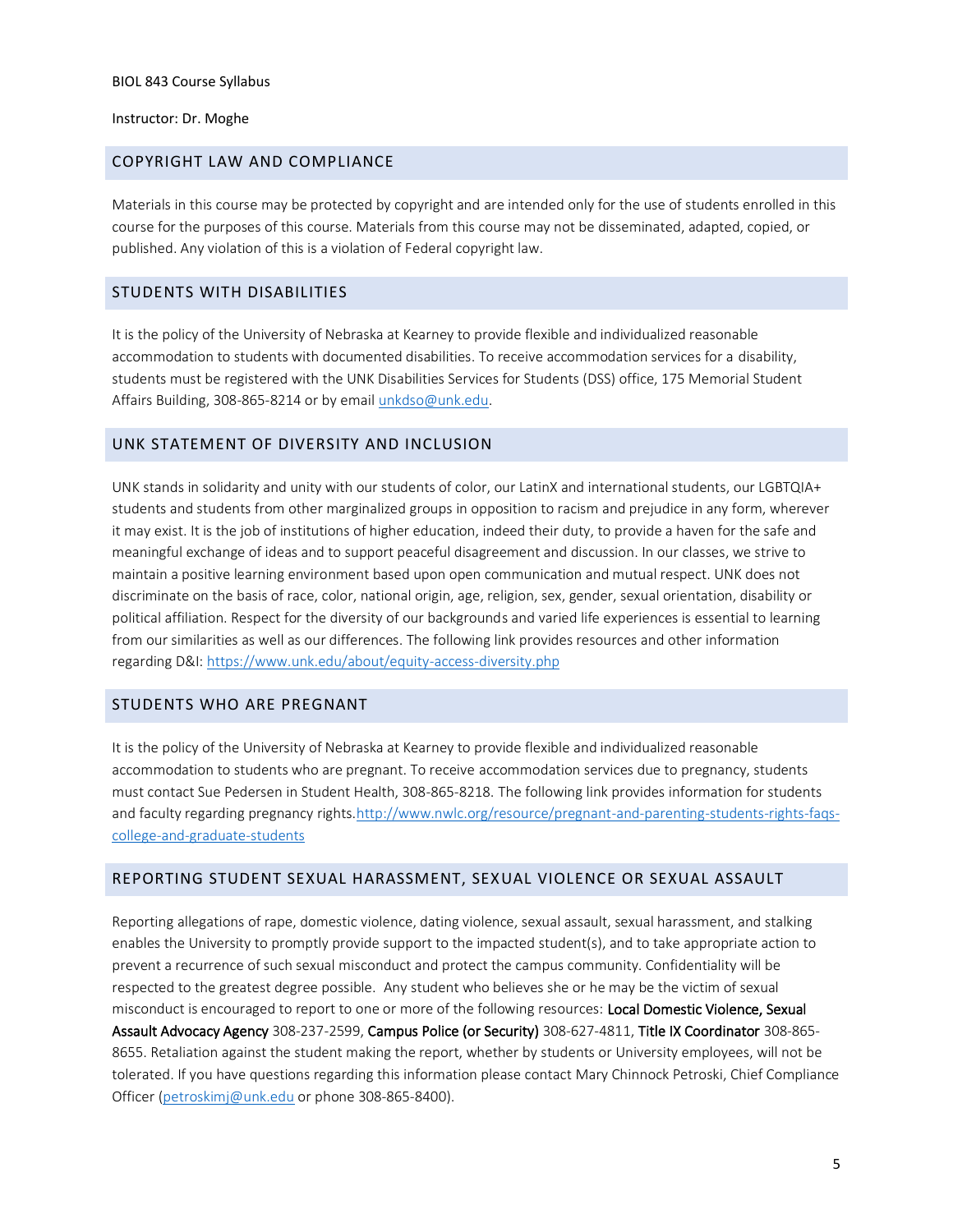#### Instructor: Dr. Moghe

## <span id="page-5-0"></span>UNIVERSITY POLICIES RELATED TO COVID-19

All vaccinated faculty, staff and students, as well as visitors to campus, are encouraged, but not required, to wear face masks indoors. Unvaccinated individuals should continue to wear masks. (Masks are required indoors for all individuals at the University of Nebraska Medical Center.) [https://nebraska.edu/news-and](https://nebraska.edu/news-and-events/news/2021/08/university-of-nebraska-system-updates-covid-19-protocols)[events/news/2021/08/university-of-nebraska-system-updates-covid-19-protocols.](https://nebraska.edu/news-and-events/news/2021/08/university-of-nebraska-system-updates-covid-19-protocols) Consistent with the University of Nebraska's guiding protocols, there are circumstances in which many people in our community may not be able to be vaccinated. Faculty may request, not require, that students wear masks in class under circumstances that clearly indicate unnecessary yet controllable risk of infection. Please note that pandemic precautions are subject to change.